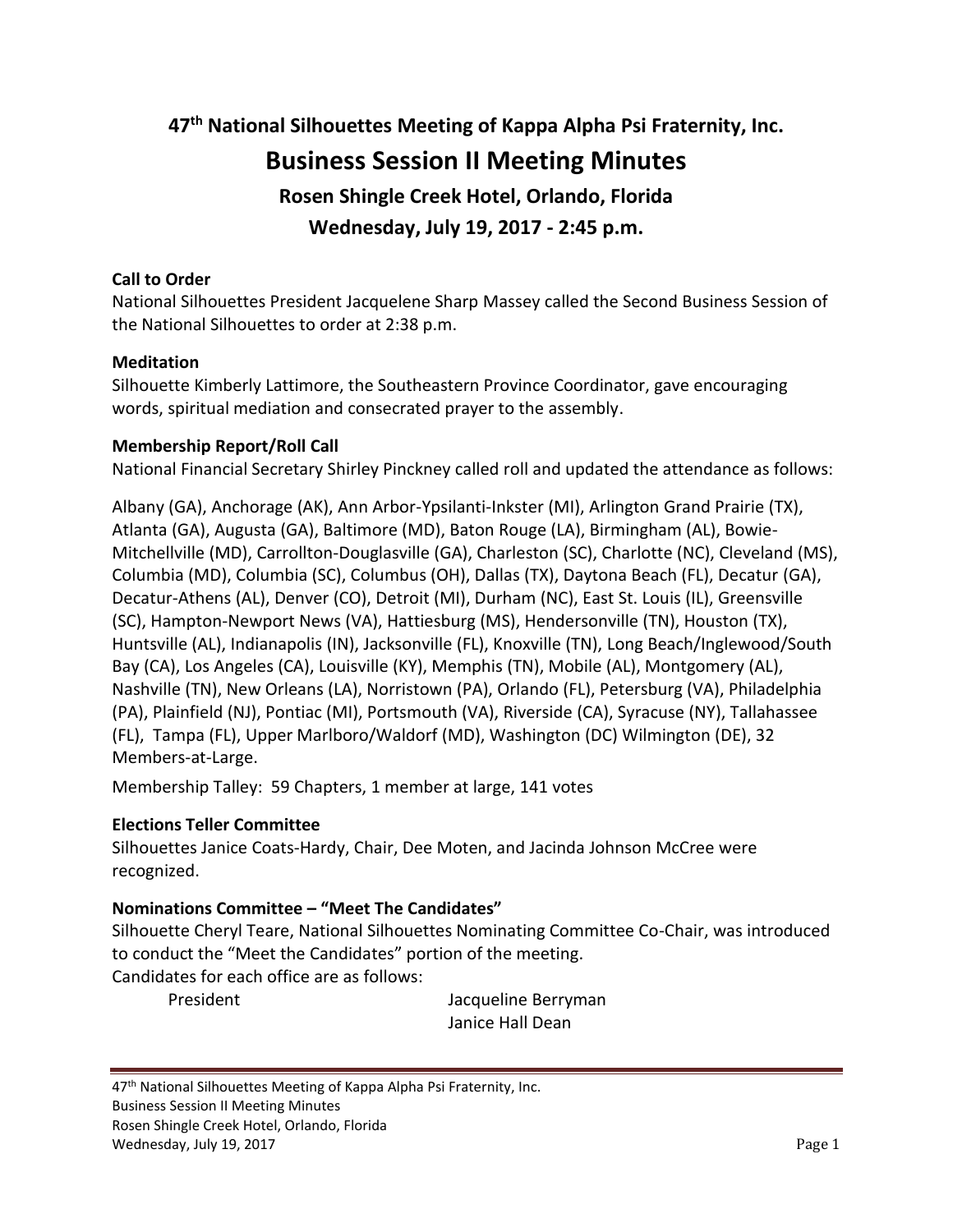| National Second Vice President       | Anita McCollum-Shelton<br>Shirley Pinckney                                                          |
|--------------------------------------|-----------------------------------------------------------------------------------------------------|
| <b>National Financial Secretary</b>  | Kathie Marsh                                                                                        |
| <b>National Nominating Committee</b> | <b>Audrey Bennett</b><br>Sheila Bonds<br>Joan Crutchfield<br>Andria Daniels<br><b>Evelyn Storrs</b> |
| Chaplain                             | <b>Treva Pettis</b>                                                                                 |

Each candidate was allowed 2 minutes to address the body. Beginning with the Nominating Committee, each candidate addressed the delegates in attendance.

Beginning with the candidates for the National Silhouettes Nominating Committee and ending with the candidates for National Silhouettes President, each candidate addressed the body to solicit their support during the election.

# **Recognition of Dignitaries**

Silhouette D'Anne Shelton, the Silhouette of Sr. Vice Grand Polemarch Ruben Shelton; Silhouette Carolyn Tutman, the Silhouette of the 29<sup>th</sup> Grand Polemarch, Howard L. Tutman, Jr.; Past Parliamentarian Brenda Beale; Past Nominating Committee Chair Silhouette Nadine Bonds; Past Recording Secretary Silhouette Treva Pettis, two additional Past National Secretaries.

The Kappa Alpha Psi Fraternity, Inc. Silhouette Liaison, Kappa William Pinckney was also acknowledged as being present.

Silhouettes Janice Coats-Hardy and Jacinda Johnson McCree reviewed the voting process for the delegates. Voting machines will be provided by the members of Kappa Alpha Psi Fraternity, Inc. The voting will be electronic and delegates are to vote between the hours of 9:00 a.m. – 11:00 a.m. on July 20, 2017.

## **Proposed Bylaws Amendments**

Silhouette Nadine Bonds, Bylaws Committee Chair reviewed the bylaws for the delegates. (See attached)

Silhouette Nadine Bonds proposed, in the form of a resolution, that essential language be added to the amendment proceedings should the need arise for non-substantive updates at a later date. Her proposal is:

47<sup>th</sup> National Silhouettes Meeting of Kappa Alpha Psi Fraternity, Inc. Business Session II Meeting Minutes Rosen Shingle Creek Hotel, Orlando, Florida Wednesday, July 19, 2017 **Page 2**